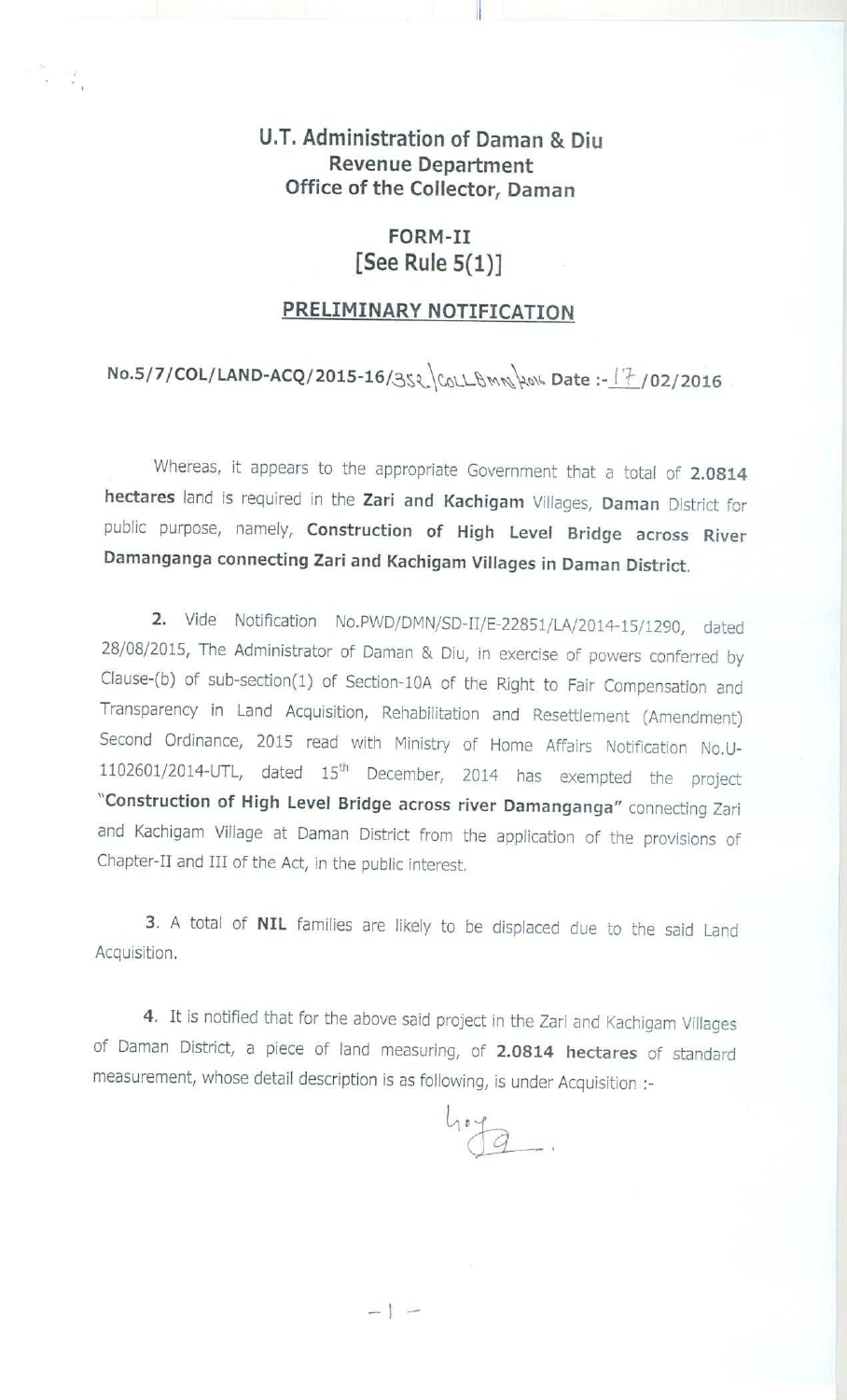| SI.No.            | Survey<br>No.                      | Type<br>of<br>title                             | Type of<br>land   | Area under<br>acquisition<br>(in<br>hectare) | Name and address of<br>person interested      |                                                                                                                                                                                                                                                                                        | <b>Boundaries</b>                                                                                                                                                                                                                                                 |                                   |                      | Trees                                                                        |                                              | Structures |                |
|-------------------|------------------------------------|-------------------------------------------------|-------------------|----------------------------------------------|-----------------------------------------------|----------------------------------------------------------------------------------------------------------------------------------------------------------------------------------------------------------------------------------------------------------------------------------------|-------------------------------------------------------------------------------------------------------------------------------------------------------------------------------------------------------------------------------------------------------------------|-----------------------------------|----------------------|------------------------------------------------------------------------------|----------------------------------------------|------------|----------------|
|                   |                                    |                                                 |                   |                                              |                                               | N.                                                                                                                                                                                                                                                                                     | S.                                                                                                                                                                                                                                                                | Ε.                                | W.<br>Part of        | Variety                                                                      | Number                                       | Type       | Plinth<br>area |
| $\mathbf{1}$<br>2 | 72<br>Zari<br>73/1<br>Zari<br>68/8 | Class-<br>П<br>Class-<br>$\mathbb{H}$<br>Class- | Jarayat<br>Kiyari | 0.01.00<br>0.07.82                           | PalibenBabu<br>KarshanRaghla.<br>SurjiRaghla. | towards                                                                                                                                                                                                                                                                                | To or towards The North :- Land<br>Bearing Sr. No. 385/7A, 376/1 of<br>village Kachigam and road to or<br>the<br>to or towards the East :-<br>Bearing Sr. No.376/1F( Part), 382/A<br>(Part), 382/- (Part), 382/B (Part), of<br>village Kachigam. Land Bearing Sr. | South :-                          | Road<br>Land         | Khajuri -<br>Jangli<br>Sag<br>Coconut<br>Kaju<br>Khajuri<br>Limdo<br>Jangali | 06<br>08<br>04<br>02<br>01<br>15<br>05<br>02 |            |                |
| 3                 | Zari                               | $\mathbf{H}$                                    | Jarayat           | 0.00.58                                      | KishanBhagu                                   |                                                                                                                                                                                                                                                                                        | No. 68/13 (Part), 72/- (Part), 75/3<br>(Part), 76/1 (Part) of village Zari,<br>Road and River Daman Ganga.                                                                                                                                                        |                                   |                      | Bordi-<br>Khajuri<br>Khajuri                                                 | 01<br>03<br>04                               |            |                |
| $\overline{4}$    | 68/9<br>Zari                       | Class-<br>$+$ H                                 | Jarayat           | 0.10.00                                      | BabuBhaqu                                     | To or towards the West :- Land<br>Bearing Sr. No. 385/7B (Part), 385/7<br>(Part),<br>383/-(Part)<br>of<br>village<br>Kachigam. Land Bearing Sr. NO.<br>68/7 (Part), Govt. Nalla, 74/3 (Part),<br>74/1 (Part), 75/2(Part), 79/1(Part) of<br>village Zari, Road and River Daman<br>Ganga |                                                                                                                                                                                                                                                                   | Bair<br>Limdo<br>Aamli<br>Jangali | 14<br>02<br>02<br>10 |                                                                              |                                              |            |                |
| 5                 | 68/7<br>Zari                       | Class-<br>$\mathbf{H}$                          | Jarayat           | 0.00.25                                      | SurjiRaghla                                   |                                                                                                                                                                                                                                                                                        |                                                                                                                                                                                                                                                                   |                                   |                      | Bair<br>Jangli                                                               | 01<br>04                                     |            |                |

 $-2 -$ 

 $\frac{1}{n_{\rm BH}}$  $\mathbf{w}^{\text{max}}$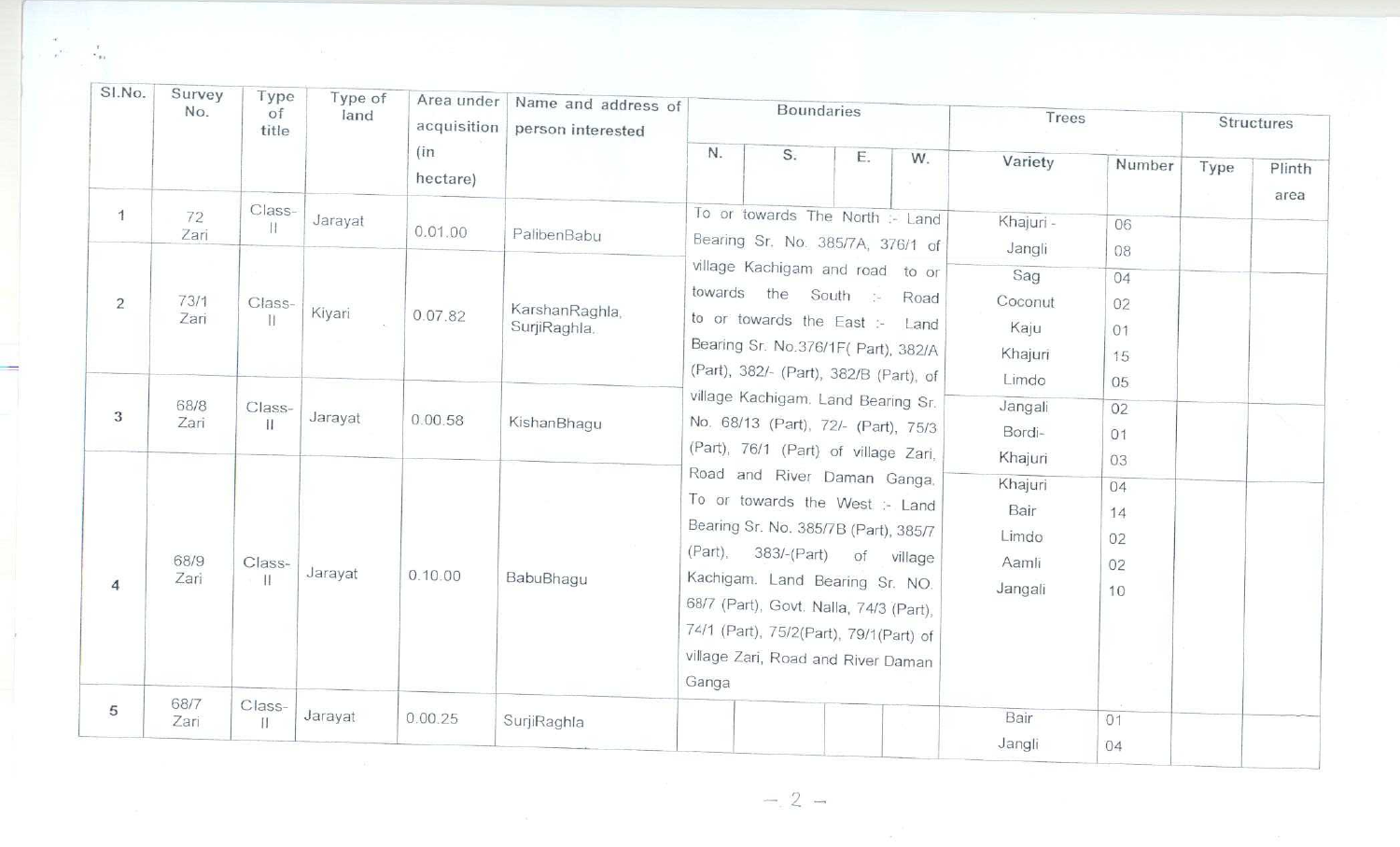|                |               |                        |         |               |                            | Khajuri<br>15 |
|----------------|---------------|------------------------|---------|---------------|----------------------------|---------------|
|                |               |                        |         |               |                            | Sagdo<br>04   |
| 6              |               |                        |         |               |                            | Samar<br>03   |
|                | 68/10<br>Zari | Class-<br>Ħ            | Kyari   | 0.10.00       | ChhibuGanda.               | Bair<br>04    |
|                |               |                        |         |               |                            | Bavar<br>03   |
|                |               |                        |         |               |                            | Limdo<br>05   |
|                |               |                        |         |               |                            | Singda<br>02  |
|                |               |                        |         | $\mathcal{C}$ |                            | Aamli<br>03   |
| $\overline{7}$ |               |                        |         | 0.10.00       |                            | Bair<br>12    |
|                | 68/11<br>Zari | Class-<br>$\mathbf{H}$ | Jarayat |               | PrashottamRamka            | Khjuri<br>02  |
|                |               |                        |         |               |                            | Sagda<br>06   |
|                |               |                        |         |               |                            | Jangli<br>06  |
| 8              | 68/13         | Class-<br>$\mathbf{H}$ |         |               |                            | Khjuri<br>04  |
|                | Zari          |                        | Jarayat | 0.03.64       | DayaNaran                  | Limdo<br>01   |
|                |               |                        |         |               |                            | Jangli<br>01  |
|                |               |                        |         |               |                            |               |
|                |               | Class-                 |         |               |                            | Bavar<br>08   |
|                |               |                        |         |               |                            | Bair<br>10    |
|                | 68/12         |                        | Jarayat | 0.10.00       | RanchhodBucha              | Khjuri<br>15  |
| 9              | Zari          | $\mathbf{H}$           |         |               |                            | Khair<br>05   |
|                |               |                        |         |               |                            | Mango<br>01   |
|                |               |                        |         |               |                            | Jangli<br>12  |
|                |               | Class-                 |         |               | VajirBucha,                |               |
| 10             | 75/2 Zari     | $\mathbf{H}$           | Jarayat | 0.22.22       | <b>Allen</b><br>NatuBucha, | Mango<br>05   |
|                |               |                        |         |               | AmratBucha.                | Jangli<br>60  |

 $\sim$  3  $-$ 

 $\frac{4}{16}$ 

 $\mu$  .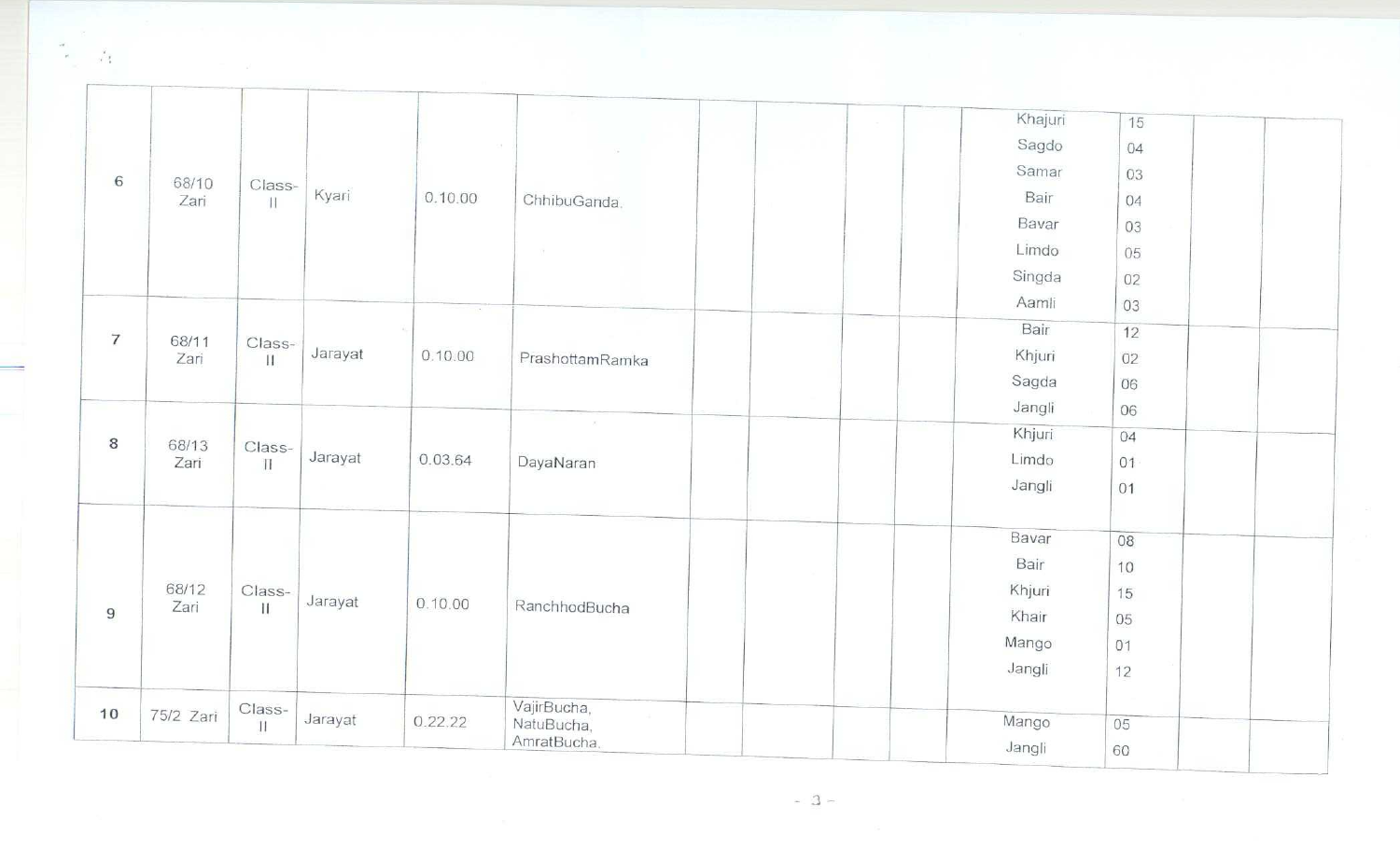|    |              |                         |         |         |                            | $\sim$      | Sagda<br>Samar<br>Khajuri<br>Bair<br>BangaliBavaar   | 09<br>15<br>70<br>20<br>10       |                                        |
|----|--------------|-------------------------|---------|---------|----------------------------|-------------|------------------------------------------------------|----------------------------------|----------------------------------------|
| 11 | 75/3<br>Zari | Class-<br>$\mathbf{H}$  | Jarayat | 0.25.60 | NavinKeshav Patel.         |             | Khajuri-<br>Bavar                                    | 90<br>25                         | Bore<br>Well                           |
| 12 | 76/1<br>Zari | Class-<br>$\mathbf{11}$ | Jarayat | 0.30.83 | KablibenGanda.             |             | Samar<br>Khajuri<br>Mango<br>Bair<br>Limdo<br>Jangli | 05<br>20<br>06<br>25<br>08<br>10 | Bore<br>Well<br>and<br>small<br>Cabin. |
| 13 | 74/3<br>Zari | Class-<br>$\mathbf{H}$  | Kyari   | 0.01.04 | Ukkad Rama,<br>Chandu Rama | <b>CONT</b> | Sag<br>Khjuri<br>Jangli                              | 03<br>04<br>02                   |                                        |
| 14 | 74/1<br>Zari | Class-<br>$\prod$       | Jarayat | 0.06.38 | NavinKeshav Patel          |             | Bair<br>Sagdo<br><b>F</b> angliBavar                 | 30<br>04<br>20                   |                                        |

 $\frac{m^2}{L} = \frac{1}{2} \frac{1}{L} \frac{1}{m}$ 

 $-4-$ 

 $\mathcal{R}^{\pm}$ 

一定

 $\overline{\mathcal{M}}$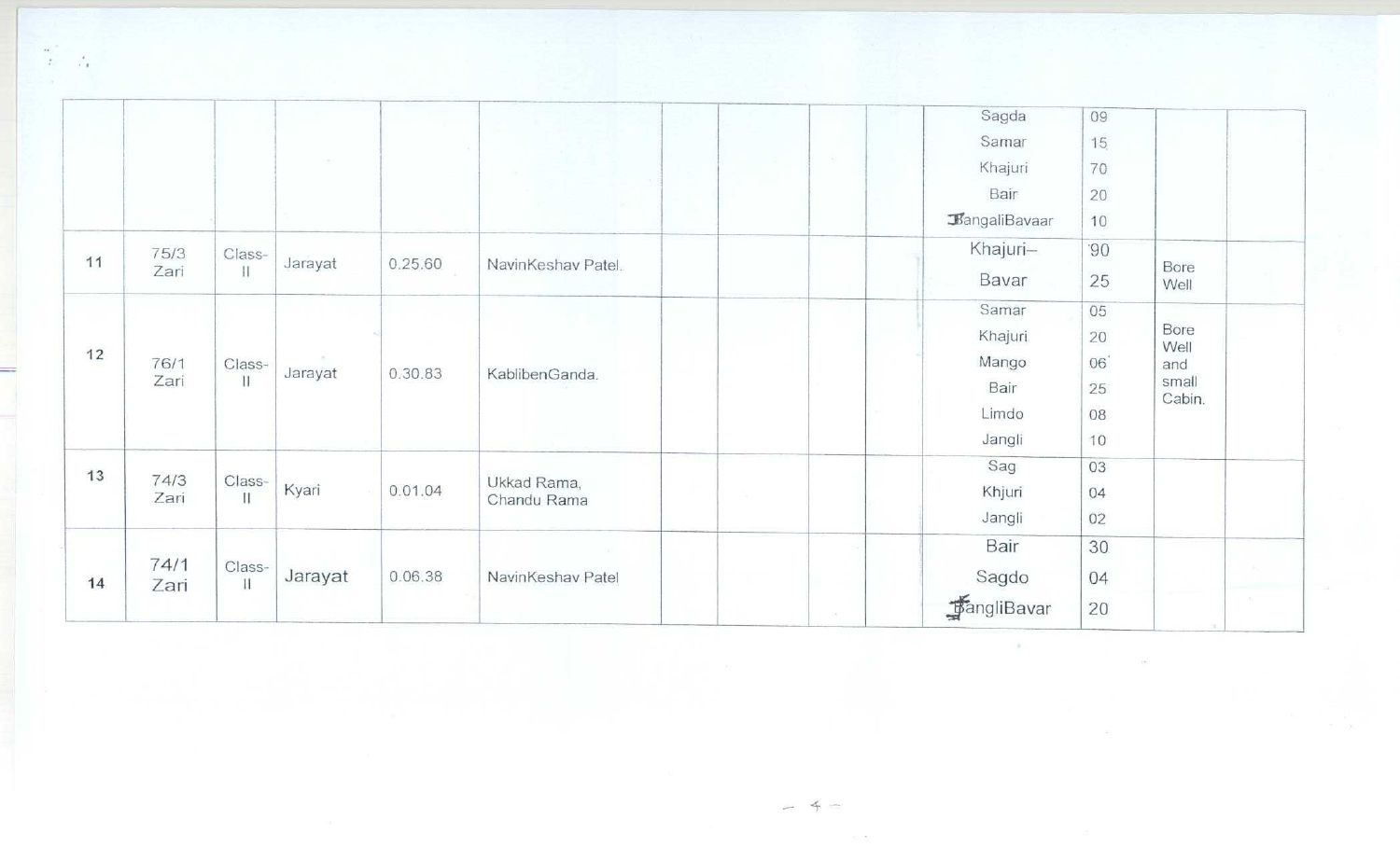|    |                     |                        |              |         |                                                                                                                                       |       |     | Sag<br>Mango      | 03<br>04       |  |
|----|---------------------|------------------------|--------------|---------|---------------------------------------------------------------------------------------------------------------------------------------|-------|-----|-------------------|----------------|--|
| 15 | 79/1                | Class-                 | Jarayat      | 0.02.30 | KarshanRaghla,                                                                                                                        |       |     | Limdo             | 02             |  |
|    | Zari                | $\vert$                |              |         | SurjiRaghla.                                                                                                                          |       |     | Khajuri           | 04             |  |
|    |                     |                        |              |         |                                                                                                                                       |       |     | Jangli            | 11             |  |
|    |                     |                        |              |         |                                                                                                                                       |       |     | Bamboo            | 200            |  |
|    |                     |                        |              |         |                                                                                                                                       |       |     | Khajuri           | 20             |  |
| 16 | 73/2                | Class-<br>$\mathbb{I}$ | Kyari        |         | Ukkad Rama,                                                                                                                           |       |     | Bavar             | 01             |  |
|    | Zari                |                        |              | 0.11.75 | Chandu Rama                                                                                                                           |       |     | Jangli            | 07             |  |
|    |                     |                        |              |         |                                                                                                                                       |       |     | Bamboo            | 04             |  |
|    |                     |                        |              |         |                                                                                                                                       |       |     | Samar             | 03             |  |
| 17 | 376/1-F<br>Kachigam | Class-<br>$\mathbf{H}$ | Jarayat      | 0.01.90 | BhanaBhula,<br>KikuBhula,<br>SakaramBhula,<br>NavinBhula                                                                              |       |     | Mango<br>Temrin   | 03<br>01<br>02 |  |
| 18 | 382/A<br>Kachigam   | Class-<br>$\mathbf{H}$ | Uncultivable | 0.01.00 | The Government                                                                                                                        |       |     | Other-            |                |  |
| 19 | 382/B<br>Kachigam   | Class-<br>$\mathbf{H}$ | Uncultivable | 0.05.80 | The Government                                                                                                                        |       |     |                   |                |  |
| 20 | 383<br>Kachigam     | Class-<br>$\mathbb{H}$ | Jarayat      | 0.30.75 | KikubhaiKalidas,<br>Parvatiben Manu,<br>ChhotubhaiChhibubhai,<br>ChandubhaiChhibubhai,<br>ChampabenDhirubhai,<br>MithunbhaiDhirubhai. |       |     | Babul<br>Khajuri- | 16<br>20       |  |
| 21 | 385/7               |                        |              |         |                                                                                                                                       |       |     | Mango             | 12             |  |
|    | Kachigam            |                        | Jarayat      | 0.08.52 | ChhaganHira                                                                                                                           | Rooms | 450 | Khajuri           | 02             |  |
|    |                     |                        |              |         |                                                                                                                                       |       |     | Other             | 02             |  |

 $\begin{array}{cc} \frac{\partial \mathcal{L}_{\mathcal{A}}}{\partial \mathcal{L}_{\mathcal{A}}}&\mathcal{L}_{\mathcal{A}}\\ \frac{\partial \mathcal{L}_{\mathcal{A}}}{\partial \mathcal{L}_{\mathcal{A}}}&\frac{\partial \mathcal{L}_{\mathcal{A}}}{\partial \mathcal{L}_{\mathcal{A}}}\end{array}$ 

 $-5 -$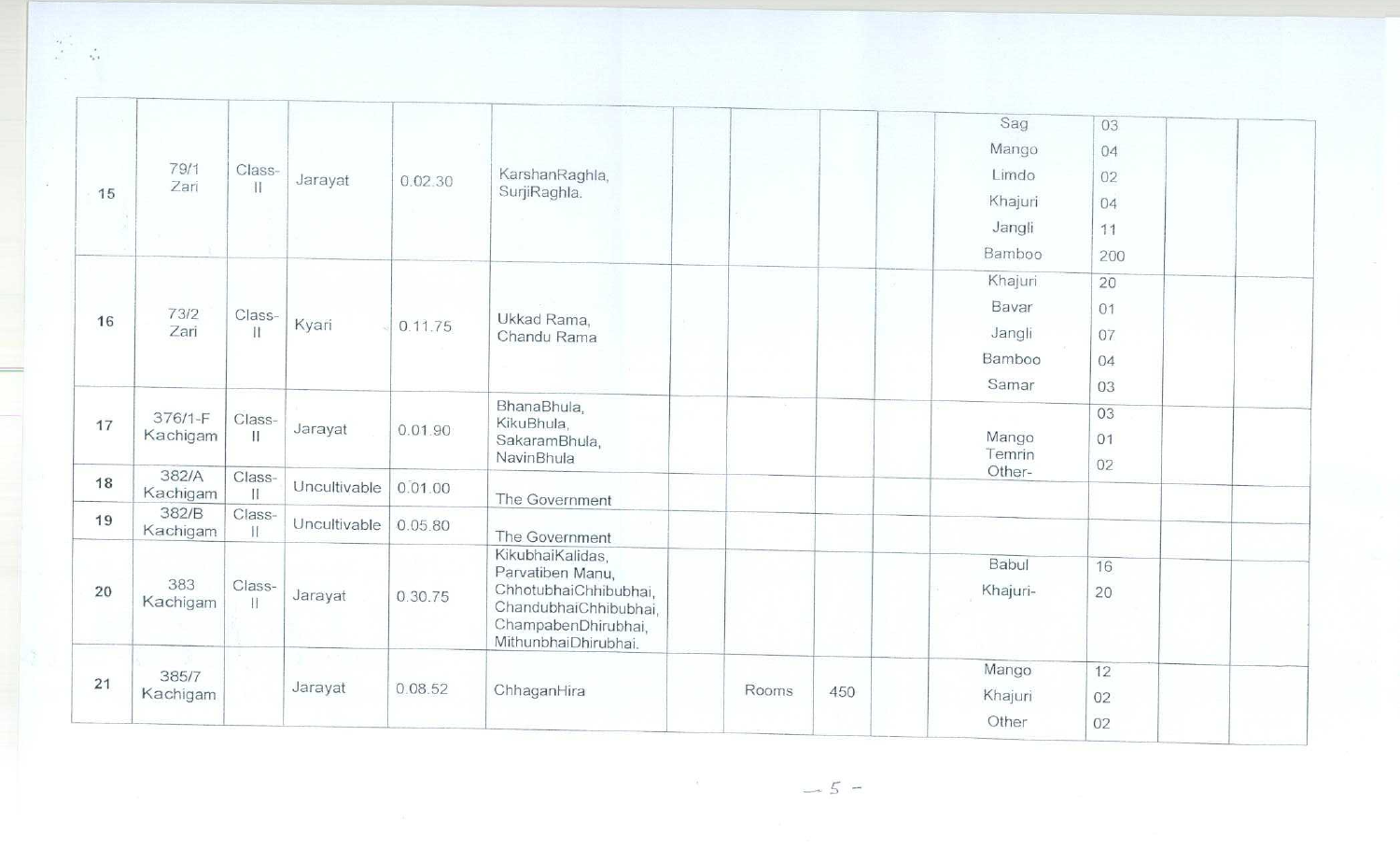| 22 | 382<br>Kachigam | Class-<br>11 | Jarayat | 0.12.70 | Chhotubhai Patel,<br>Sudhaben Patel. | Ind.<br>Building<br>(Part),<br>Compound<br>Wall | 160 |       |    |  |
|----|-----------------|--------------|---------|---------|--------------------------------------|-------------------------------------------------|-----|-------|----|--|
| 23 | 385/7-B         | Class-       | Jarayat | 0.00.86 | Ramesh Chhagan                       |                                                 |     | Mango | 02 |  |

 $-6 -$ 

 $\frac{1}{2}$ 

÷.

 $\frac{\partial}{\partial t} \left( \frac{\partial}{\partial x} \right) = \frac{\partial}{\partial x} \, .$